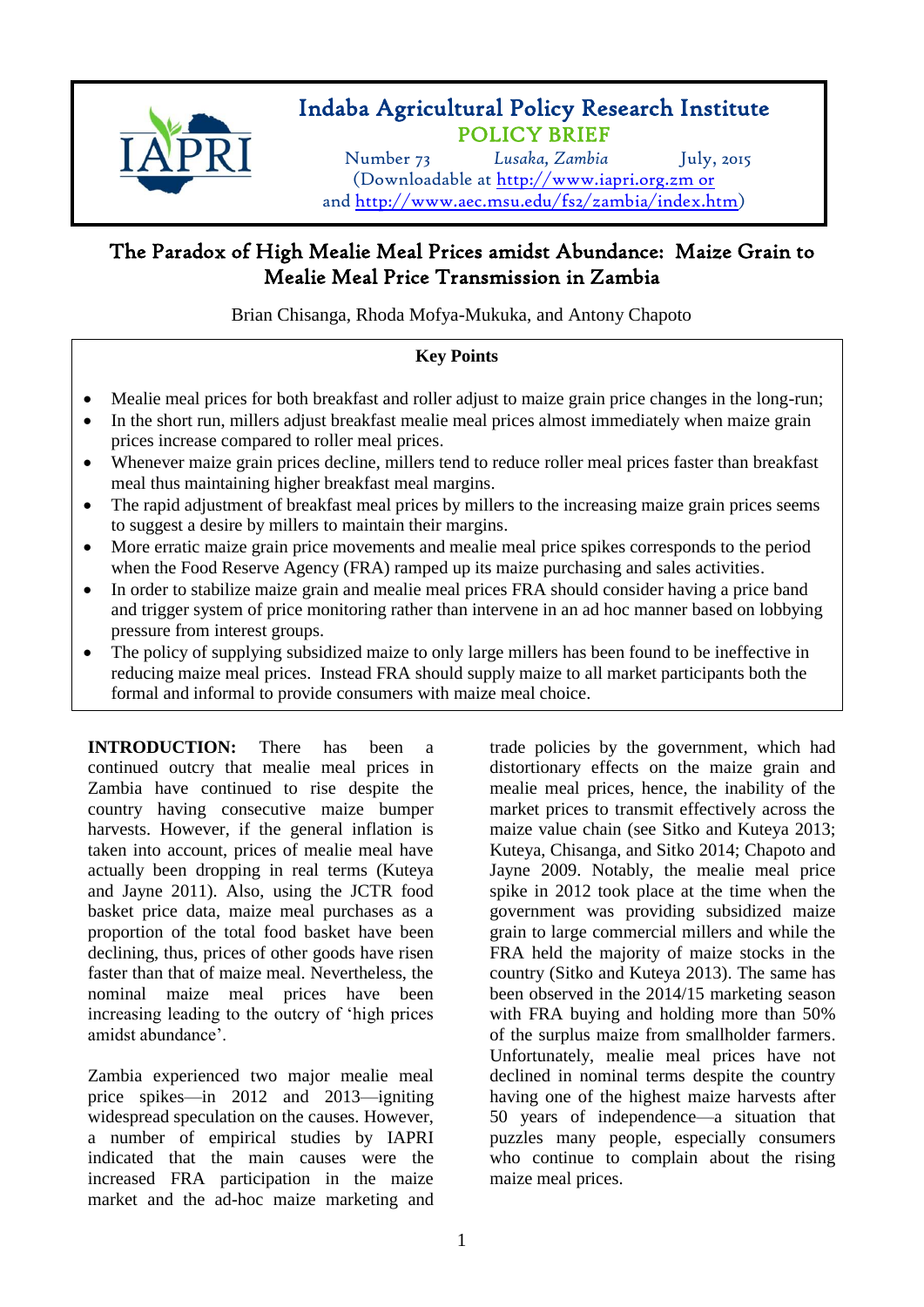It is behind this backdrop that we further analyze the maize market in order to gain a much deeper understanding of why mealie meal prices are deemed very high despite increased maize production. For effective maize policies, an understanding of the extent and timing of mealie meal price adjustments in response to maize grain price changes is of great importance. Examining the extent to which maize grain price changes are transmitted to maize meal prices is of particular interest.

**DATA AND METHODS:** In order to understand how maize grain prices are transmitted to commercially milled mealie meal prices, we utilize wholesale maize grain and retail breakfast and roller mealie meal prices from the Lusaka market. We use data from the Agricultural Market Information Centre (AMIC) of the Ministry of Agriculture and Livestock (MAL) for the period January 2000 to January 2015. Ideally, we needed an average of into-mill maize grain prices but could not find a reliable source to provide monthly data for the period 1991 to 2015. The retail breakfast and roller meal prices were obtained from the Central Statistical Office (CSO) consumer price index database.

First, we analyzed whether milling margins have been increasing or declining for breakfast and roller meal at both market and subsidized maize grain. This allows us to quickly assess the competitiveness of the milling sector. Second, we analyzed the transmission of price changes from wholesale maize grain to retail breakfast and roller meal prices. Weak transmission from maize grain prices to retail mealie meal prices would suggest distortions in the maize value chain. The presence of asymmetric transmission that passes price increases to consumers or price decreases for a particular meal type could suggest profiteering from one meal type compared to the other. In addition, using appropriate econometric tools (Threshold Error Correction Model) we report the threshold price that should be exceeded before price transmission is triggered. For these models to be valid, we first had to establish if maize grain and mealie meal prices actually moved together (cointegrated).

#### **FINDINGS:**

**Maize Grain to Retail Roller Meal Price Margins Have Increased since FRA Increased Its Participation in the Market:** Figure 1 shows the trends in maize grain and retail roller meal prices. In 2010, when the FRA expanded its role in maize market, both roller meal and maize grain prices initially declined until late 2012 when the prices increased. During that period, roller meal prices declined faster causing margins to decline. From 2012 onwards, however, both maize grain and mealie meal prices rose, with roller meal prices rising more rapidly causing margins to increase. This suggests rising market power among millers or inefficient functioning of the market. This is because it indicates that factors other than maize grain are driving the mealie meal prices upwards.

**Figure 1. Real 2015 Lusaka Monthly Wholesale Maize and Roller Meal Prices from 2000 to 2015**



Source: CSO/MAL various years.

**Maize Grain to Retail Breakfast Meal Prices Margins Have Increased since FRA Increased Its Participation in the Market:**  Figure 2 shows the trends in maize grain and retail breakfast meal prices. Similar to the case of roller meal prices, maize grain and retail breakfast mealie meal prices declined over the period when FRA increased its activities in 2010 but increased from August 2012 onwards. Thus, margins, which had been on a decline in 2010, rose from 2012 onwards.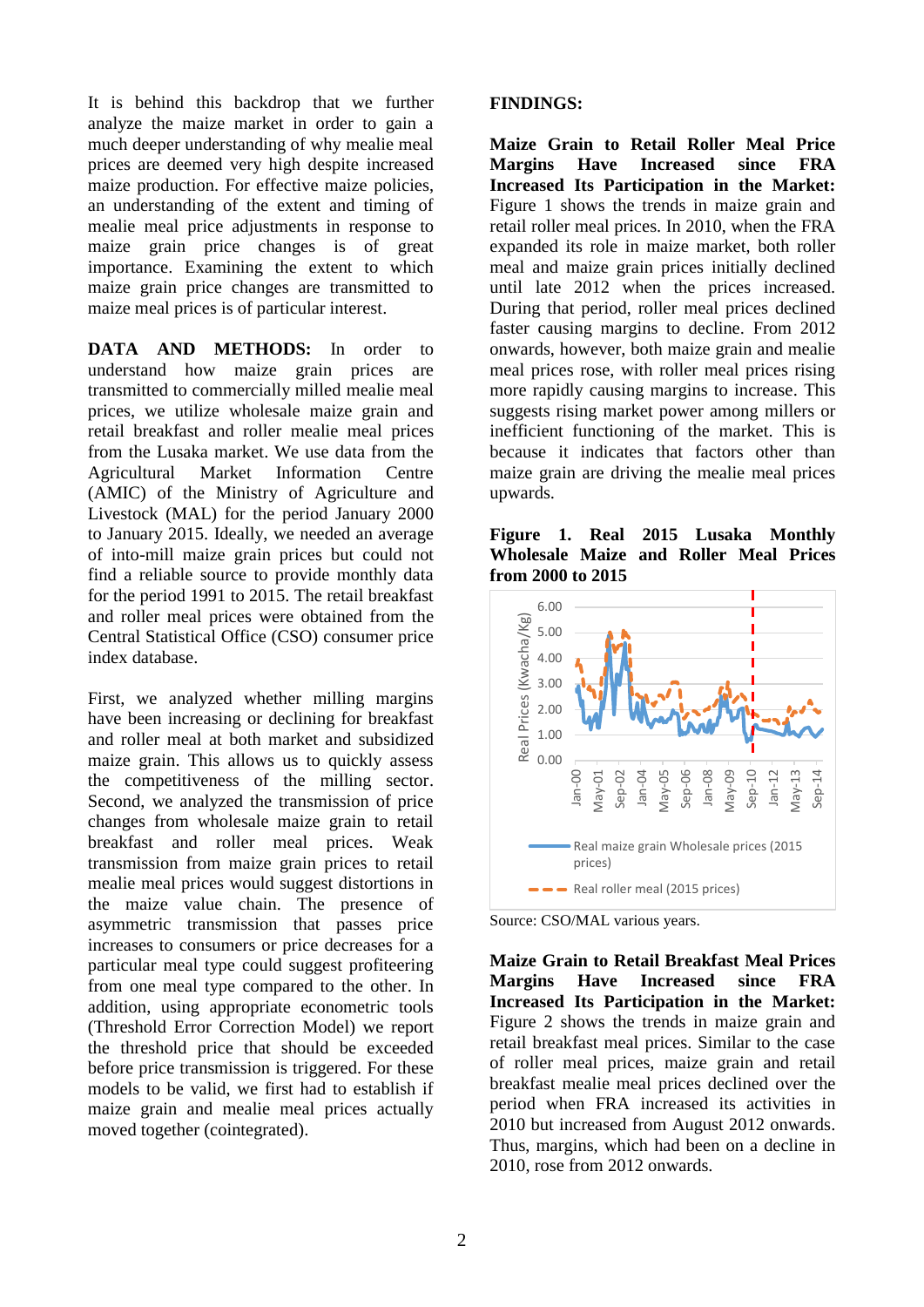In comparison with roller meal prices, millers generally maintain a wider margin on breakfast mealie meal. Whenever these margins are threatened by rising grain prices, there is tendency to maintain the margins by larger increases in breakfast meal prices. When maize grain prices rise, roller meal prices rise marginally, hence the margins have been extremely low in years when grain prices spiked including 2012, 2009, 2004, and 2002.

**Figure 2. Lusaka Monthly Maize Grain and Breakfast Mealie Meal Prices from 2000 to 2015**



Source: CSO/MAL various years.

**Breakfast Meal Prices Adjust More Rapidly to Changes in Maize Grain Prices than Roller Meal Prices:** The results show that maize grain and mealie meal prices tend to move together in the long run, also referred to as cointegration. Roller meal retail prices and wholesale maize grain prices establish a longterm equilibrium such that the two prices move uniformly. Similarly, breakfast meal prices and wholesale maize grain prices also establish a long-term equilibrium.

Price transmission results show that breakfast meal prices respond rapidly and significantly to changes in maize grain prices. When there is a change in the price of maize grain, breakfast meal prices will react almost immediately. About 72% of the price adjustment for breakfast meal is done within the same month when grain prices change. In comparison, only 43% of the adjustment to grain price changes is done within the same month for roller meal.

The rapid adjustment of millers to changes in maize grain prices does not automatically indicate the exercise of market power but may indicate that maize grain constitutes a high proportion of their costs and hence, their margins (Chisanga and Kabwe 2014). However, the quicker adjustment of breakfast meal than roller meal is indicative of the fact that millers' profitability depends largely on the type of meal.

**Retail Breakfast and Roller Meal Prices Adjust Only When Grain Price Changes Exceed a Threshold:** There is a minimum price change that must be exceeded by grain prices before mealie meal prices begin to respond. Our analysis shows that the minimum price change (also referred to as the threshold for breakfast mealie meal is  $+K0.19$  per kg or  $+K9.61$  per 50 kg bag of maize. Roller meal prices, on the other hand adjust when grain price changes exceed a price change of -K0.17 per kg or -K8.5 per 50 kg bag. The plus sign indicates that millers are more inclined towards increasing breakfast meal prices in response to grain price increases, while the negative threshold indicates that roller meal prices tend to respond to grain price reductions.

The negative threshold indicates that roller meal prices tend to respond to grain price reduction.

**CONCLUSION:** Grain and milling sectors have performed relatively well since 2000 as evidenced by declining retail margins for both roller and breakfast mealie meal. However, the period after FRA increased its participation in the market (2010 onwards) had witnessed an initial decline in the margins and more recently a rise in retail margins. This suggests that FRA participation in the market has introduced uncompetitive behavior in the milling sector. In addition, this trend reinforces the earlier finding by IAPRI that the maize grain price subsidies by government were not being passed to consumers. However, roller meal margins have been much lower than breakfast margins and have increased marginally until recently. When grain prices rise, breakfast meal is likely to increase immediately while roller meal price increases are lagged. On the other hand, millers are more inclined to reduce roller meal prices more rapidly when grain prices reduce.